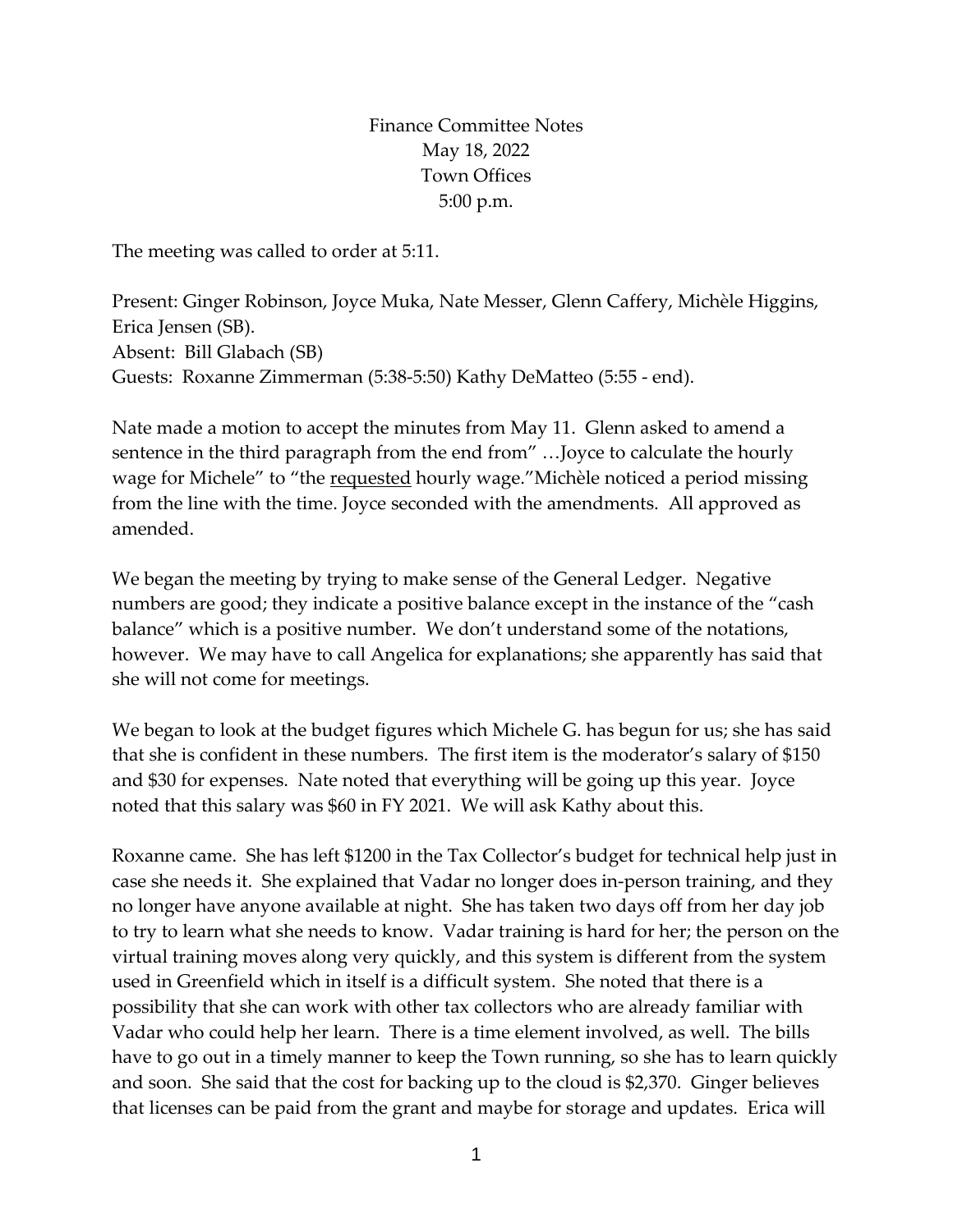assess backing up on a hard drive like the assessors do. Ginger asked how many hours per week she works. She said officially ten but does bills at lunch during her day job or at home. The paper size required by Vadar now is  $8 \times 14$  which is not a standard size, but they would charge to change the system to the standard  $8\frac{1}{2} \times 11$ . Also, there needs to be a bridge between Patriot which the assessors use and Vadar so that information can flow smoothly. When fully operational, Vadar will help with automatic tasks such as letters, but she pointed to a steep learning curve. At 5:50, Roxanne left.

Joyce recommended that we increase the reserve fund to maybe \$20,000 because we have no way of knowing whether we are budgeting enough for diesel, propane, utilities, etc.

Back to Broadband which is not yet self-sufficient but will be. We think we should raise and appropriate the \$63,000 again. The State did certify the Broadband account at \$270,070, but it is unclear where the sum is located. Susan said that she does not see it on her side. When Deb Wagner spoke to Joyce, Erica and Jack, she said that because the Town borrowed money, it should come to the Enterprise Fund at recap time. The money will offset what the Town needs to raise part of what we raise and appropriate. The MLP budget is an indirect cost added on the Town floor. The Town pays but the money will be coming from the Enterprise Fund. The \$63,000 comes from the Town.

Kathy urged us to have a very clear understanding of this issue to avoid confusion at Town Meeting, and there still is a lot of confusion on our part. It seems we are no more clear than we were last year. \$25,000 goes monthly to Whip City, and \$12,500 goes back to the Town which does not equal the \$276,866.07 needed to be self-sufficient.

The loan stands at \$853,000. We believe that Susan is going to do another one-year bond on the advice of her financial counsellor. We might have a better chance next year of paying more as the Fund inches toward self-sufficiency. If the retained earnings reached \$200,000, some money could go into a stabilization fund. Erica pointed out that CAF money can go to Broadband and can eventually build a buffer for emergencies which can be transferred to stabilization. It is still unclear how the Enterprise Fund will pay down the debt and is why we still need that \$63,000. The \$63,000 from 2018 has not been spent, and it seems that we have two years to take it back. It is clear that it cannot be used to pay for construction.

We asked Kathy about the \$30 in the expense account for the Moderator. She said that it is for dues though she has always paid out of pocket; she has never asked for reimbursement.